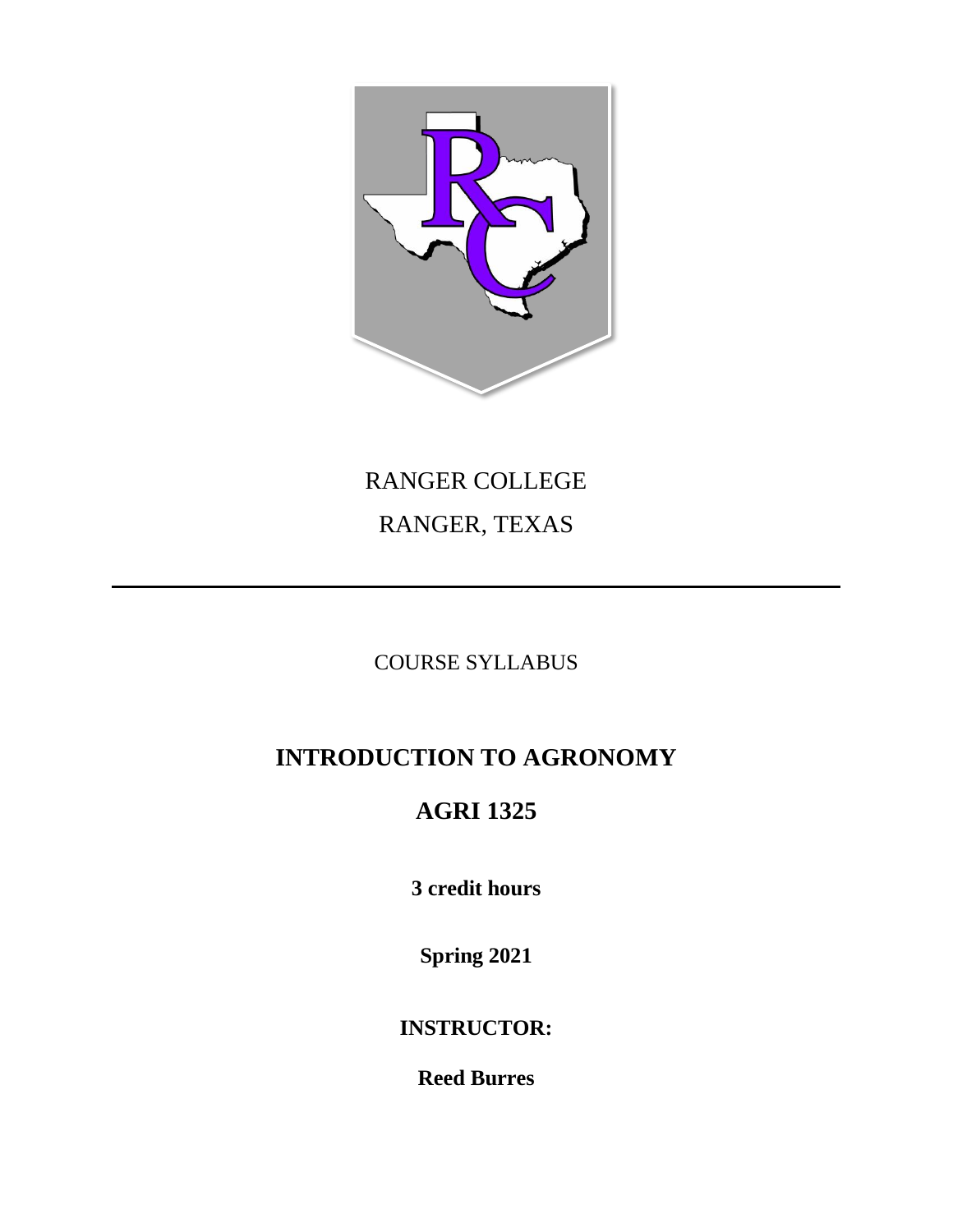| <b>INSTRUCTOR:</b> Reed Burres |                           |
|--------------------------------|---------------------------|
| EMAIL:                         | rburres@rangercollege.edu |
| <b>HOURS:</b>                  | By Email Appointment      |

#### **I. Course Description**

Upon completion of this course students will possess a foundation of knowledge in economic principles and their application to agricultural production, marketing, and consumption. These areas consist of: macro-economics, micro-economics, food industry, competitive environments, and international trade.

#### **II. Required Background or Prerequisite**

There are no prerequisites for this course, but a strong ability to read and a desire to learn about economic terms, principles and their application to agriculture will prove extremely helpful.

#### **III. Required Textbook and Course Materials**

This course will not require any textbook, but will have readings throughout the course that will come from other university or scholarly sources for review. These readings and articles will serve in place of a textbook.

#### **VIII. Methods of Instruction**

This is a multimedia class, and as such it will include lectures, assigned readings, discussions, PowerPoints, and more.

#### **IX. Methods of Assessment**

- **Quizzes (130 points)** Careful examination of readings is essential. Quizzes will assess your knowledge and understanding of what you have read and content covered during the lecture videos. NOTE: You are responsible for knowing the information in all of the readings even if I do not directly talk about all of it in classroom lectures and discussions.
- **Discussion Posts (130 points)** Discussion posts serve as a great opportunity to get to know your classmates and discuss any questions that you might have prior to the exam. Discussion posts will be mandatory the week prior to the exams.
- **Marketing Project 1 & 2 (160 points)** There will be two marketing projects focusing on previously covered concepts, principles, and terms covered during the period.
- **Midterm Exam (100 points) --** There will be a midterm exam focusing on the information covered in previous weeks lectures, readings, and marketing projects.
- **Week 12 Paper (100 points)** In week 12 there will be a quarterly paper due, the paper will be focused on content covered in weeks 9 through 11.
- **Final Exam (150 points)** There will be a comprehensive final exam focusing on material covered throughout the semester. This will feature key concepts from each prior exam as well as material from the previous weeks. Course will be out of 870 points total.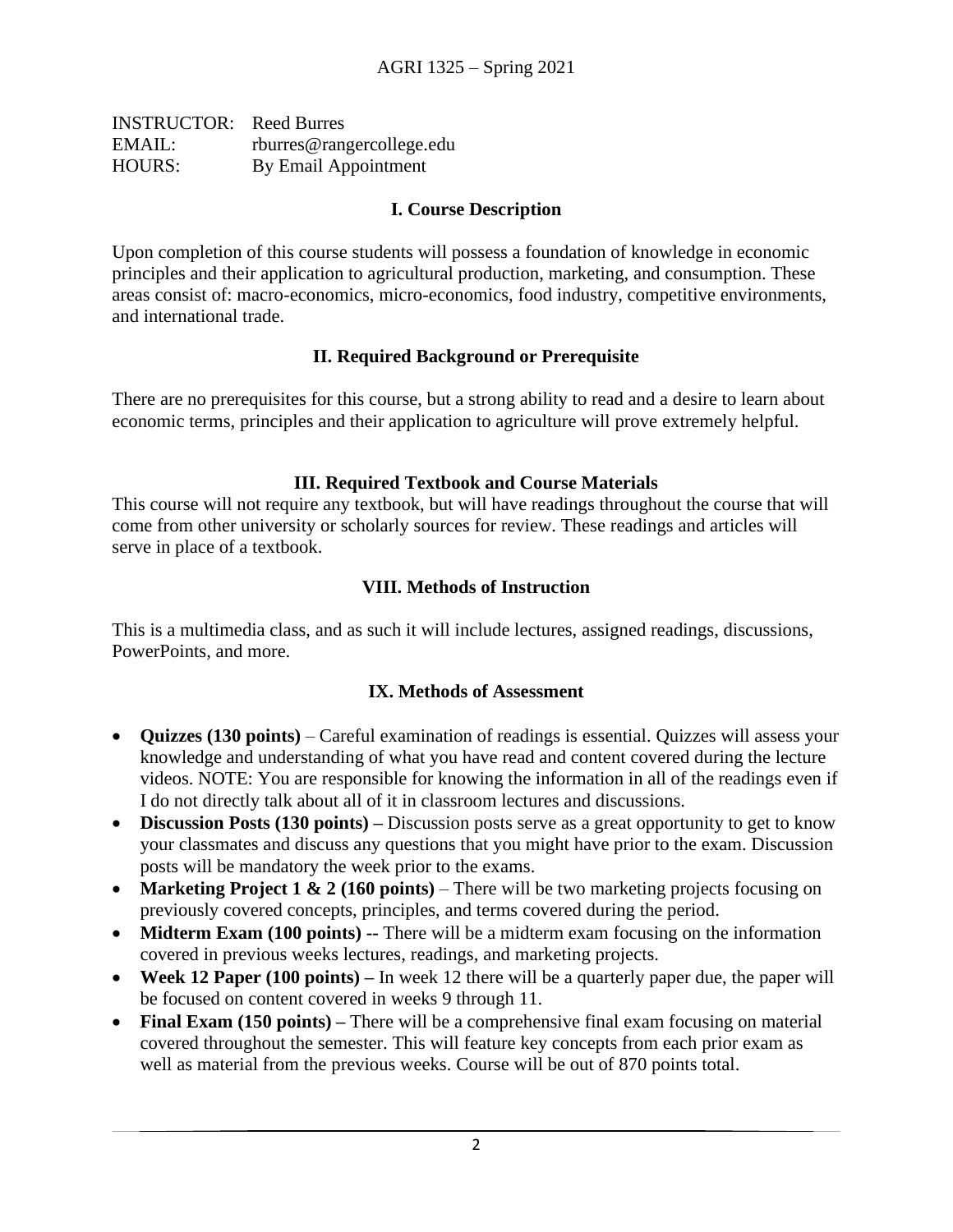Grading scale:  $A = 90-100\%$   $B = 80-89$   $C = 70-79$   $D = 60-69$   $F =$  Below 60

#### **X. Course/Online Classroom Policies**

The following rules and guidelines about online classroom behavior are to be memorized, internalized, and strictly adhered to. Failure to do so will negatively impact your experience of this class, not to mention your grade.

- 1. **Turn in assignments on time.** By accepting this syllabus, you agree to accept a score of zero on any late work.
- 2. **Professionalism:** Please be courtesy of your peers in discussion posts. Work to maintain professionalism and promote a conducive learning environment.
- 3. **Don't cheat.** Any assignment reflecting cheating, plagiarism, or any other form of academic dishonesty will receive a grade of zero. A second instance will result in automatic failure of the class and a report being filed with Ranger College's Vice President of Instruction. The consequences of this report can be quite severe for your academic future. For more details, see the section of the Ranger College Catalog (available at www.rangercollege.edu/catalog.pdf), titled "Student Misconduct," subsection "Academic Dishonesty."
- 4. **Email:** As we are in an online environment, I am happy to communicate with you by email and will do my best to respond within 24 hours during the week. Messages sent over the weekend will be read on Mondays. In the subject line of any email that you send me, please indicate the content of the email. Then begin your message in the following manner:

Dear Mr. Burres,

My name is equal and I am in your agricultural marketing class.

#### **XI. Course Outline/Schedule**

Reading assignments and the dates of exams and written assignments are subject to revision as needed. I will announce all revisions in class, post them on Canvas, and do my best to make sure that everyone knows about the changes. If you miss class, you are still responsible for submitting assignments according to any revisions that we make to the schedule.

Week 1: Lecture, Introduction Discussion, Quiz (20 points available)

Week 2: Lecture, Discussion, Quiz (20 points available)

Week 3: Lecture, Discussion, Quiz (20 points available)

Week 4: Lecture, Quiz, Discussion, Marketing Plan #1 Due by Friday, February 11, 11:59PM (100 points available)

Week 5: Lecture, Quiz, Discussion (20 points available)